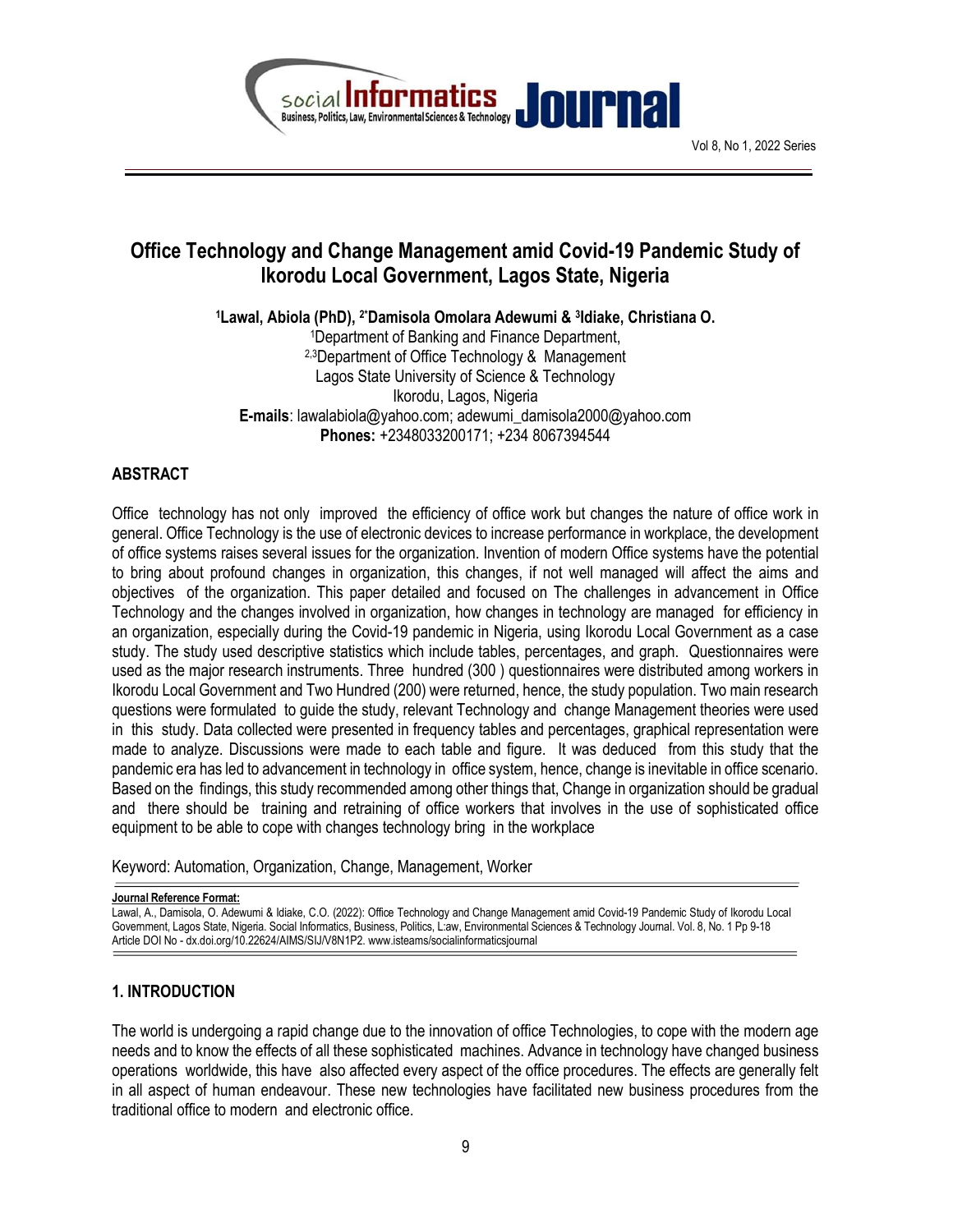

Office Technology represent structured methods of handling business text processing and communications through an integrated network that may include word processing for generating correspondence, electronic message systems for person-to-person communication, teleconferencing services, facsimile transmission, electronic filing systems, on-line calendar systems, and links to corporate files and outside services. In modern office, not only will office work be performed more efficiently, but the concept of office work itself will be changed. Change cannot be avoided when it occurs, hence it is inevitable The inevitability of change has made most organizations to adapt and consider it as part of the company's existence. Viewing change can be defined and perceived differently by various authors. For instance, Armstrong (2009) has defined change as any changes in structure, management, employees, processes, and other related activities.

Consequently, organizational change is regarded as the empirical observation in an organizational (Van de Ven and Poole, 1995, Lucey 2008), any change initiatives and efforts should align with the corporate goals and objectives to ensure organizational success. Therefore, the main purpose of this study is to investigate how organizations manage sudden change in technology among staff and workers of Ikorodu Local Government.

#### 1.1 Statement of the Problem

As the office setting undergo rapid changes due to the innovation of Modern office technologies, the changes the technologies bring can never be ignore as these changes will have effect on the productivity of workers in the organization. Technology can never be static, as technology progresses, office scenario involves more sophisticated machine for the use of workers. This changes that occurs in organization need to be well manage for efficiency and effectiveness of office workers. If not, this can deny the organization achieving its aims and objectives.

#### 1.2 Objective of the Study

- As a result of the above stated problems, this study will generally looked at Office Technology and how to manage the changes Covid-19 pandemic brings among Workers in Ikorodu Local Government, Lagos State Nigeria, and specifically, the study will answer the following research questions:
- Does Office Technology bring Challenges to workers in Ikorodu Local Government amid Covid-19 Pandemic ?
- Does Changes in the use of office technology are well managed in Ikorodu Local Government amid Covid-19 Pandemic?
- Does Office Technology aid efficiency of workers in Ikorodu Local Government?

#### 1.3 Research Hypothesis:

We formulated null hypotheses for this study which state as follows:

Ho: Office automation has no positive effect on Management of Change in Ikorodu Local Government.

#### 1.4 Conceptual Explanation

#### 1.4.1 Office Technology

Office Technology refers to all processes that integrate computer and other office equipment with the traditional manual processes in office settings. Ejeka (2015) defined office Technology as the process of utilizing personal computers such as word processors and electronic intercom mail plus other technologies used to upgrade workers productivity and efficiency. The single most significant advance in office technology is the development and proliferation of the personal computer (PC). The reason the computer is so significant and different from other milestones in office technology is because of its versatility and adaptability. While other innovations like adding machines, copiers and fax machines are significant, they are special purpose tools.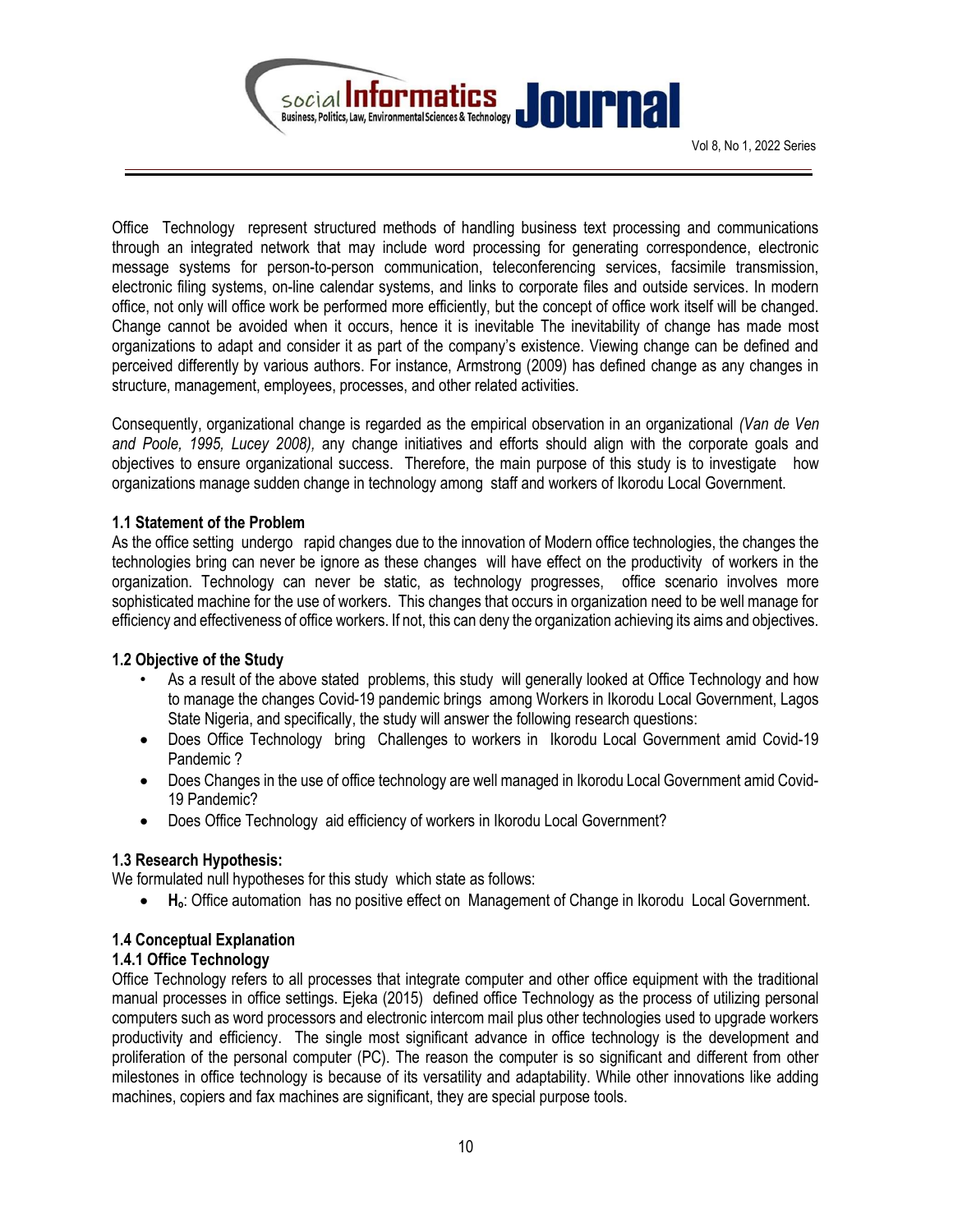

The personal computer is limited only by man′s imagination, and the state of computer technology. Enumerates the current uses of the PC, then the potential uses currently under development, and finally the technological advances which have allowed and will allow those uses. Follows with a brief discussion of the core reasons for developing and using PCs and managerial considerations.

Jatain (2013), sees office Technology as computer based systems that are sophisticated and expanding very quickly. In any work environment, people, tasks, equipment, and resources are organized to accomplish specific objectives, generally some type of product. Today's business has gone beyond using ordinary manual methods to deliver secretarial duties and other administrative tasks. According to Esene (2012) the modern offices of today, lay due emphasis on paperless office as a way of facilitating the process of correspondence handling and operation. According to Ekula (2010) Administrative staff now required to be able to operate computer using Microsoft packages like Dbase, Excel, Corel Draw and Word Processing packages such as MS word, Power Point, Adobe Page Maker etc. he stated further that, offices computer, database management and other accessories are increasingly being used to organize and control records.

The development of office Technology brings about changes in the way office operate, and this rises some issues for the organization. Some even argue that the use of modern office may constitute some destruction like the use of smart phones, internet and so on during work hours. According to Koko (2011), office workers now are most likely to encounter the use of one office technology gadget or the other in the course of performing their administrative duties, and therefore may be faced with some challenge of carrying out his official duties more efficiently as workers struggles with changes the new technology.

#### 1.4.2 Challenges of Modern Office Technology amid Covid

#### 1.4.2..1 Technophobia

The word Technophobia is derived from two Greek words 'Techne' which means "art, skill or craft" and *phobos* which means "fear or aversion". Technophobia is the constant and persistent fear of technology in greater depth, is defined as "the feeling of severe anxiety associated with using anything technologically advanced". Technophobia is the fear or dislike of an advanced complex device like computers or the technology in general. It generally refers to the sense of an irrational fear, it is the opposite of technophilia or technophile meaning the love for technology.

Technophobia is the fear or dislike of advanced technology or complex devices, especially computers. There are numerous interpretations of technophobia, they seem to become more complex as technology continues to evolve. This concept has caused some groups to kick against modern technological developments. Several studies have established that individuals often exhibit a complex array of emotional reactions in situations requiring the utilization of computer technology. Technophobia has been referred to as aversion to computer, fear or apprehension towards dealing with modern technology, especially computers, thus this can be an obstacle to vital implementation and adoption of e-learning and Information Technology advancement in higher institute of learning in Nigeria. The concept first received extensive notice during the Industrial Revolution, technophobia has been observed to affect various societies and communities throughout the world. As the technology evolves technophobia can not be ruled out in out society.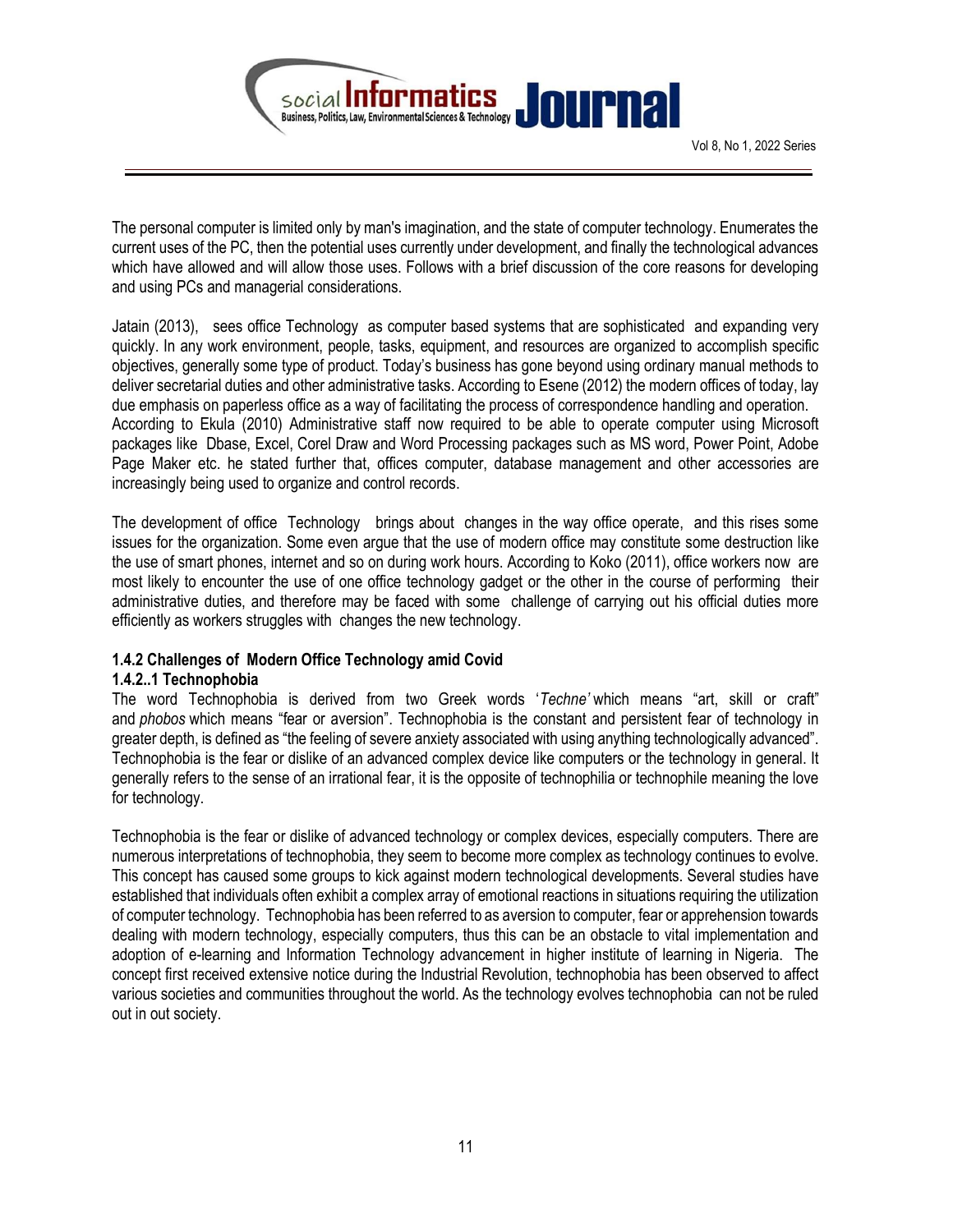

#### 1.4.3 Causes of Technophobia

According to (North & Noyes, 2002) Technophobia which also refers to computer anxiety is caused by unexposed to computer technology. They explain further that "fear of impending interaction with a computer that is, inconsistent tackling the threat presented by the computer" As modern technologies become more complex and difficult to understand, increase the probability of their use to produce anxiety.

#### 1.4.4 Other Causes of Technophobia

- Fear of unknown
- Lack of confidence
- Lack of adequate training and self-development
- $\div$  Fear of damaging the computer.
- Fear of the modern technology
- ❖ Not ICT compliance
- Lack of following the new technology trends.
- Laziness
- ❖ Fear of losing power or status.
- Fear of looking stupid and fear of losing control

### 1.4.5 Concept of Change and Change Management

According to Shivappa, (2015) cited by Revenio Jalagat change can be viewed many dimensions. It can be continuous and incremental, discontinuous and radical, planned or unplanned, catastrophic or evolutionary, positive or negative, strong or weak, slow or rapid, internally or externally stimulated). Accordingly, Robbins S.P. (2005) change can be categorized into first order change that consists of evolutionary and incremental change while second order change includes the transformational, strategic, and revolutionary change. Evolutionary and incremental change refers to changes of small magnitude like finding ways to improve the present situations while keeping the general working framework (Blumenthal and Haspeslagh, 2014; Goodstein and Burke, 2020;; Levy,2013; Mezias and Glynn, 2012; Nadler and Tushman, 2015). On the other hand, the second order change, the transformational, strategic, and revolutionary change emphasized the total change on its framework and they are called radical changes that seek to shape the organizations into new competitive advantage (Ghoshal and Bartlett, 1996; Marshak, 1993; and Hutt, Walker and Frankwick,1995).

Change cannot be avoided when it occurs, hence it is unstoppable. The inevitability of change has made most organizations to adapt and consider it as part of the company's existence. Viewing change can be defined and perceived differently by various authors. Authors like, Armstrong (2009), Van de Ven and Poole, 1995, Lucey (2008) has defined change as any changes in structure, management, employees, processes, and other related activities.

#### 3. METHOD

Three hundred (300) Questionnaires were purposively administered and distributed to workers in Ikorodu Local Government, Two Hundred (200) questionnaires were finally filled and returned, hence this constituted the study population. The major instrument used in the collection of data for this research work was questionnaire. The questionnaire was prepared in sections, consisting of questions that are related to Office Automation as it affect Change in an organization as signifies in the literature. Data collected are presented in frequency table, percentage, and graphically presented and statistical test (Chi-Square) was used to test the formulated hypothesis.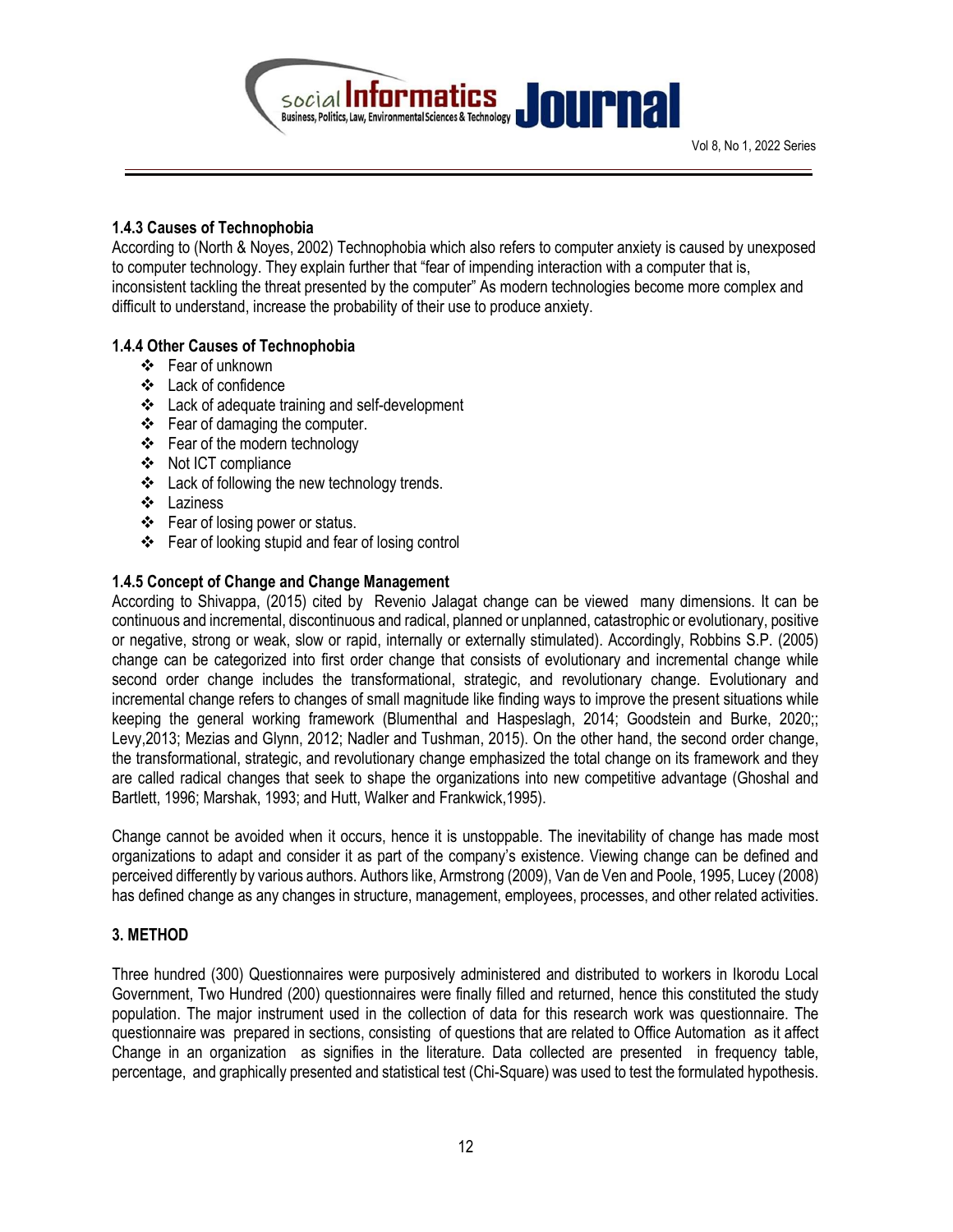

#### 4. DATA ANALYSIS

**Data Representation and Analysis** 

Demographic Representation of respondents

| <b>Sex</b>  | <b>Option</b> | Percenta |
|-------------|---------------|----------|
|             |               | ge%      |
| <b>Male</b> | 120           | 60       |
| Female      | 80            | 40       |

From the table 1above, 60% of the respondents are male while 40% of the respondents are female. This implies that the Male respondents will be seen as an important tool for this research.





#### Age group of the respondents

| <b>Age Group</b> | <b>Option</b> | ×  |
|------------------|---------------|----|
| 25-35            | 10            | 5  |
| 35-45            | 120           | 60 |
| 45-55            | 20            | 10 |
| 55-60            | 50            | 25 |



From the Figure bove, it shows ages 25 to 35 respondents to be 55%, 35-45 shows to be 60%, 45-55 shows to be 10% and ages 55-60 representing 25%. From the above, it is clearly seen that the age group 35-45 which represent 60% has the highest value and this can be deduced that, active youth are employed in Ikorodu Local Government, hence, automation will be well understood by them.

| Level of Education | Option | Percentage% |
|--------------------|--------|-------------|
| Phd                | Nil    | Nil         |
| MSc.               | Nil    | Nil         |
| <b>BSc</b>         | 10     | 5           |
| <b>HND</b>         | 180    | 90          |
| <b>ND</b>          | 10     | 5           |
| <b>SSCE</b>        | Nil    | Nil         |





From the above table, respondents with HND as the highest qualification has the highest value of 90% showing that most respondents in Ikorodu Local Government are HND holder.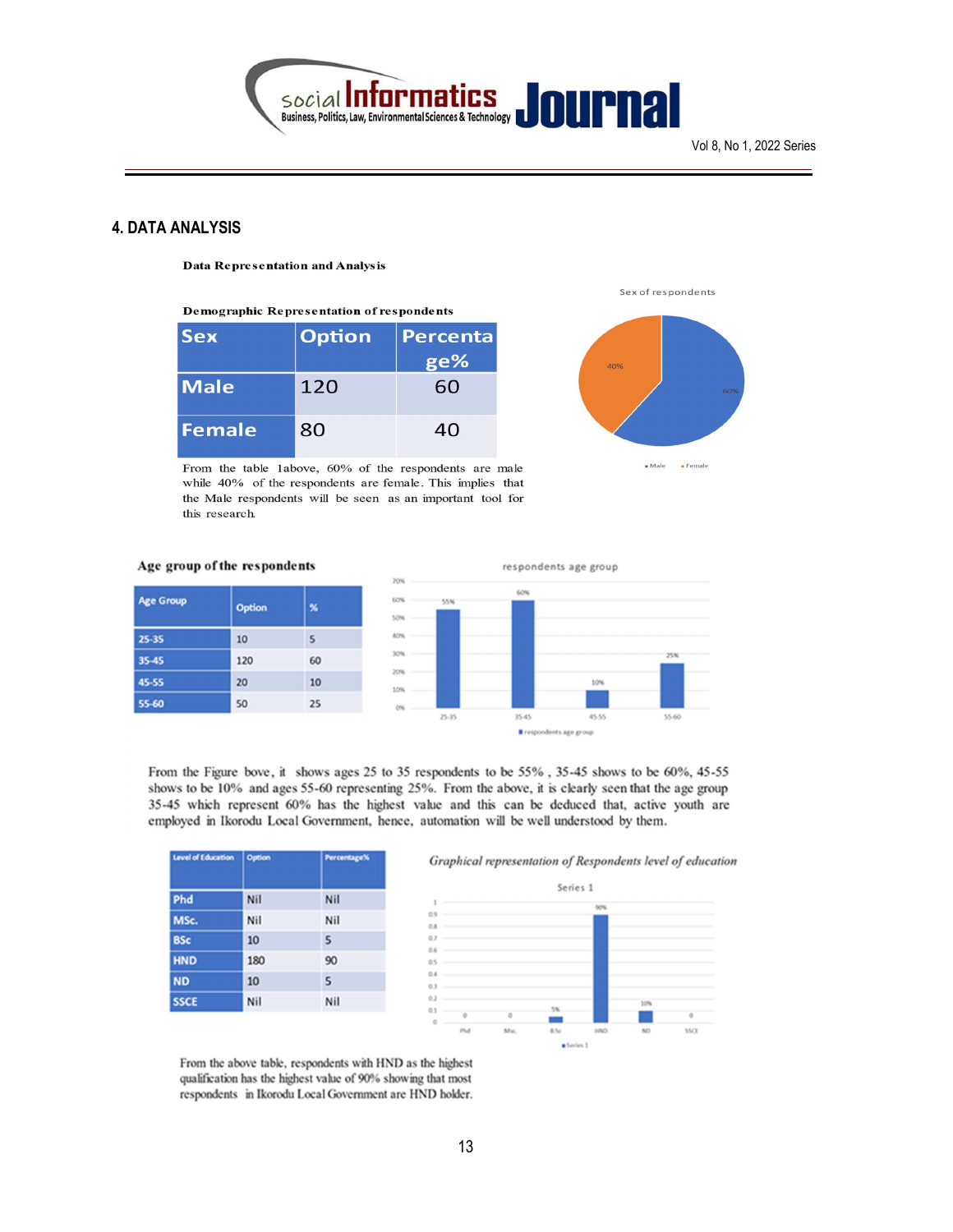

| <b>Options</b>                                                                   |           |   |           |              | <b>Response Rates</b> |     |       |     |                                                                                                                                                                      |  |  |
|----------------------------------------------------------------------------------|-----------|---|-----------|--------------|-----------------------|-----|-------|-----|----------------------------------------------------------------------------------------------------------------------------------------------------------------------|--|--|
|                                                                                  | Yes       | % | <b>No</b> | %            | Undecided %           |     | Total | %   | Uses of Office Automation<br>120%                                                                                                                                    |  |  |
| <b>I</b> use automation<br>to do everyday<br>office task                         | 184 92 16 |   |           | 8            | Nil                   | Nil | 200   | 100 | 100%<br>80%                                                                                                                                                          |  |  |
| I used Office<br><b>Automation Aid</b><br><b>Office work</b>                     | 198 99 2  |   |           | $\mathbf{1}$ | Nil                   | Nil | 200   | 100 | 60%<br>42%<br>20%                                                                                                                                                    |  |  |
| Office Automation 190 95 10 5<br><b>Brings about</b><br>organizational<br>Change |           |   |           |              | Nil                   | Nil | 200   | 100 | I use automation to do everyday Office Automation Aid my Office Office Automation Brings about<br>office task<br>Organisational Change<br>Work<br>Why Mo s Undecided |  |  |

#### Level of practice of Office automation in Ikorodu Local Government

#### **Marital Status of Respondent**

| <b>Marital Status</b> | <b>Option</b> | %  |
|-----------------------|---------------|----|
| <b>Married</b>        | 170           | 85 |
| <b>Single</b>         | 30            | 15 |

From table above, 85% of respondents are married, 43% are single this shows that most respondents in Ikorodu Local Government are married, this make them mature for this study.

# Marital Status of respondents

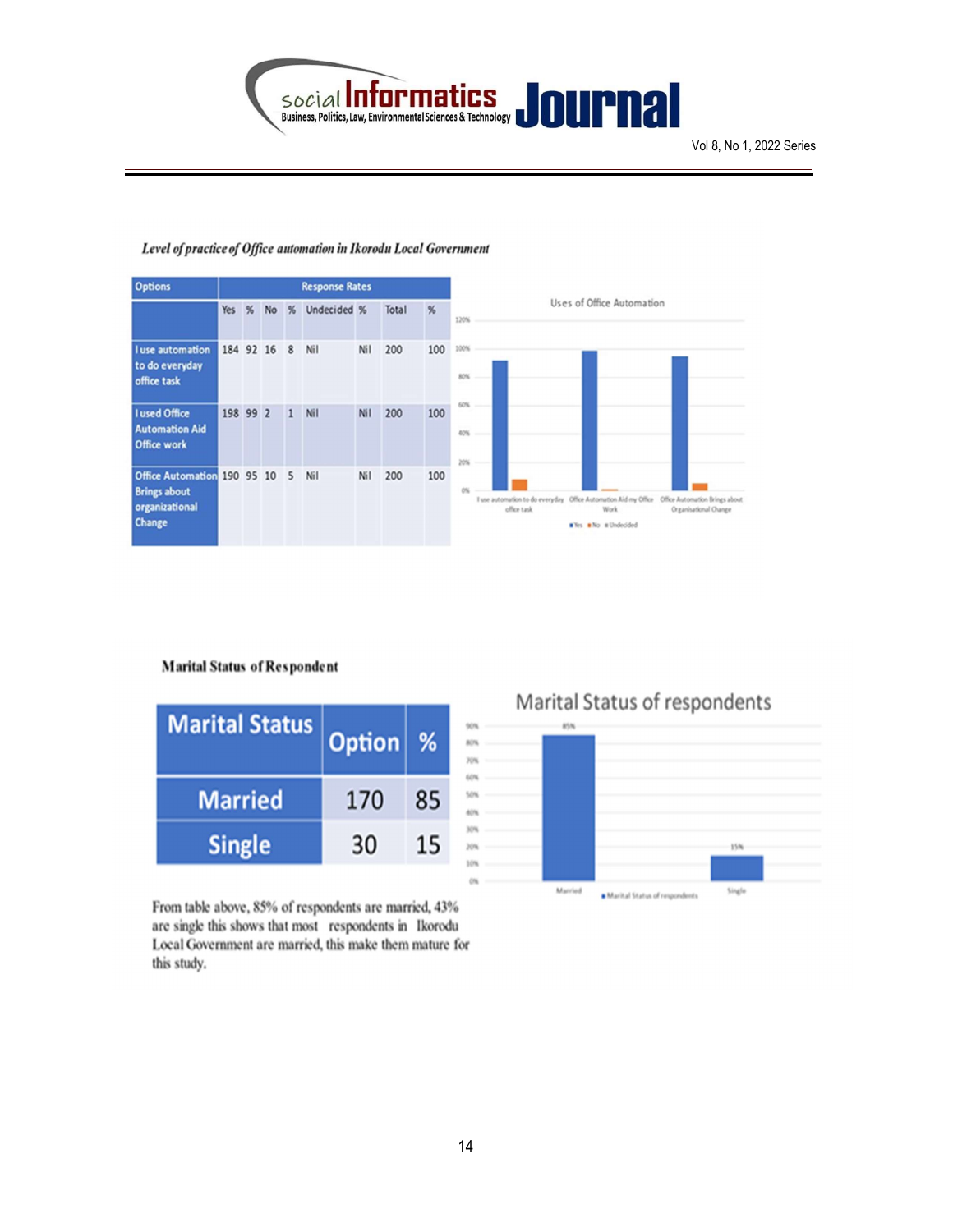

e table below shows how Office Automation aid Office Management in our study area, Ikorodu Local Government, 184 respondents >resenting 92% of respondents agreed that Office Automation helped office Management, while 10 respondents representing 5% lieved that Office Automation does not have any effect on office management and 189 respondents representing 95% are of the inion that office automation should be gradual.

| Options                                                                     |     |    |                |    | Sources Response Rate |     |         |         |
|-----------------------------------------------------------------------------|-----|----|----------------|----|-----------------------|-----|---------|---------|
|                                                                             | Yes | %  | No             | %  | <b>Undecided</b>      | %   | Total % |         |
| Office<br><b>Automation</b><br>has helped<br>Office<br><b>Management</b>    | 184 | 92 | 16             | 8  | Nil                   | Nil | 200     | 100     |
| Office<br><b>Automation</b><br>does not help<br>Office<br><b>Management</b> | 10  | 5  | 19<br>$\bf{0}$ | 95 | Nil                   | Nil |         | 200 100 |
| <b>Change in</b><br>Office<br>Automation<br>should be<br>gradual            | 190 | 95 | 10             | 5  | Nil                   | Nil |         | 200 100 |

| Options                                                                                |     |    |                |                | <b>Sources Response Rate</b> |     |       |                 |
|----------------------------------------------------------------------------------------|-----|----|----------------|----------------|------------------------------|-----|-------|-----------------|
|                                                                                        | Yes | %  | <b>No</b>      | $\frac{1}{26}$ | Undecide<br>d                | %   | Total | $\frac{96}{25}$ |
| Change in office machine<br>will affect my efficiency in<br>my day- to-day office task | 184 | 92 | 16             | 8              | Ni                           | Ni  | 200   | 100             |
| I can manage the<br>changesin office<br>automation                                     | 198 | 99 | $\overline{2}$ | 1              | Ni                           | Nil | 200   | 100             |
| <b>Change in Office</b><br>automation will increase<br>my effectiveness                | 190 | 95 | 10             | 5              | Ni                           | Ni  | 200   | 100             |

From the table above, 184 respondents representing 92% responded to the question, Change in office machine will affect my efficiency in office, 199 respondents representing 99% agreed that change in office automation can be managed. 190 respondents representing 95% are of the opinion that Change in automation increases effectiveness and efficiency. From

the above analysis, One may generally deduced that Management of Change will aid the use of Office Automation in Ikorodu Local Government.

Change in Office automation and efficiency in Office

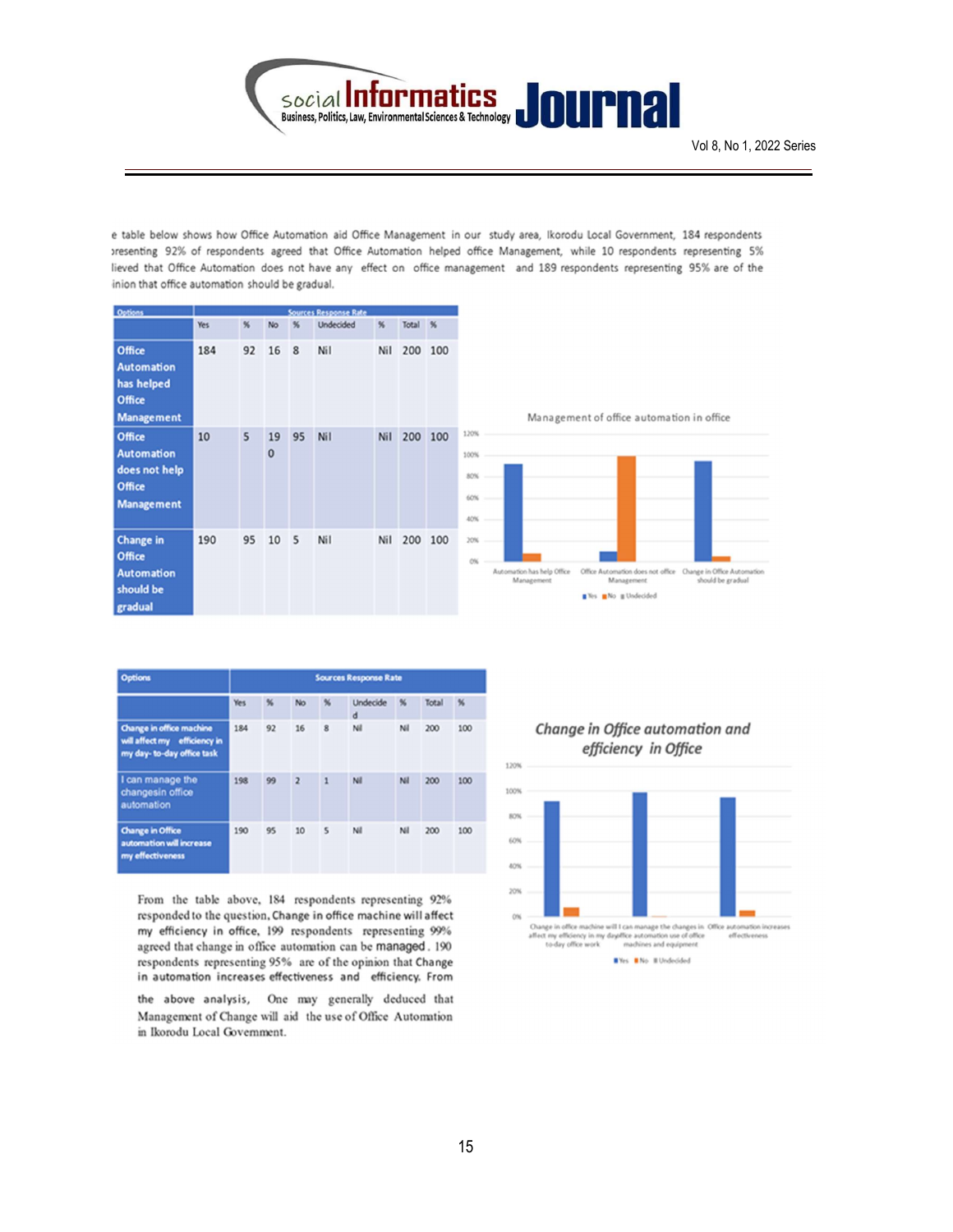

#### Testing Hypothesis H<sub>o</sub>: Office automation has no positive effect on change management in Ikorodu Local **Government**

**Decision Rule**: According to table below Since the chi-squares calculated  $(X^2$ -cal) are greater than chi-square tabulated (X2-tab) which makes all the figures to be highly statistically significant with the probability of F = 0.000. Collectively, we reject null hypotheses stated earlier that Office Automaton has no positive effect on Change Management in Ikorodu Local Government, we therefore accept alternative hypothesis that: Office Automaton has positive effect on Change Management in Ikorodu Local Government

#### Relationship between Office Automations and Change Management in Ikorodu Local Government Using Chi-Square Analysis

|              |                 |                                              | <b>Model Summary</b>        |                                            |          |       |
|--------------|-----------------|----------------------------------------------|-----------------------------|--------------------------------------------|----------|-------|
| Model1       | R               | <b>R</b> Square                              | <b>Adjusted</b><br>R Square | Std. Error of<br>the Estimate              |          |       |
|              | 0.445           | 0.198                                        | 0.192                       | 0.387                                      |          |       |
| <b>Model</b> |                 | Sum of<br><b>Squares</b>                     | Df                          | <b>Mean Square</b>                         | F        | Sig.  |
|              | Regression      | 10.940                                       | $\overline{2}$              | 5.470                                      | 36.586   | .000  |
|              | <b>Residual</b> | 44.404                                       | 297                         | 0.150                                      |          |       |
|              | <b>Total</b>    | 55.344                                       | 299                         |                                            |          |       |
| <b>Model</b> |                 | <b>Unstandardized</b><br><b>Coefficients</b> |                             | <b>Standardized</b><br><b>Coefficients</b> | t        | Sig.  |
|              |                 | B                                            | Std. Error                  | <b>Beta</b>                                |          |       |
|              | (Constant)      | 0.999                                        | 0.241                       |                                            | 4.145    | 0.000 |
| 1            | <b>BAuto</b>    | $-0.119$                                     | 0.109                       | $-0.117$                                   | $-1.090$ | 0.276 |
|              | <b>BMgt</b>     | 0.734                                        | $0 - 145$                   | 0.543                                      | 5.079    | 0.000 |

Source: Computations and Out-Put of SPSS based on Author's Field Survey (2021)

### 5. CONCLUSION

Office Automation is getting more attention due to the exposure of the office workers, Based on the finding from this study. The Office Automation is well accepted by worker in Ikorodu Local Government.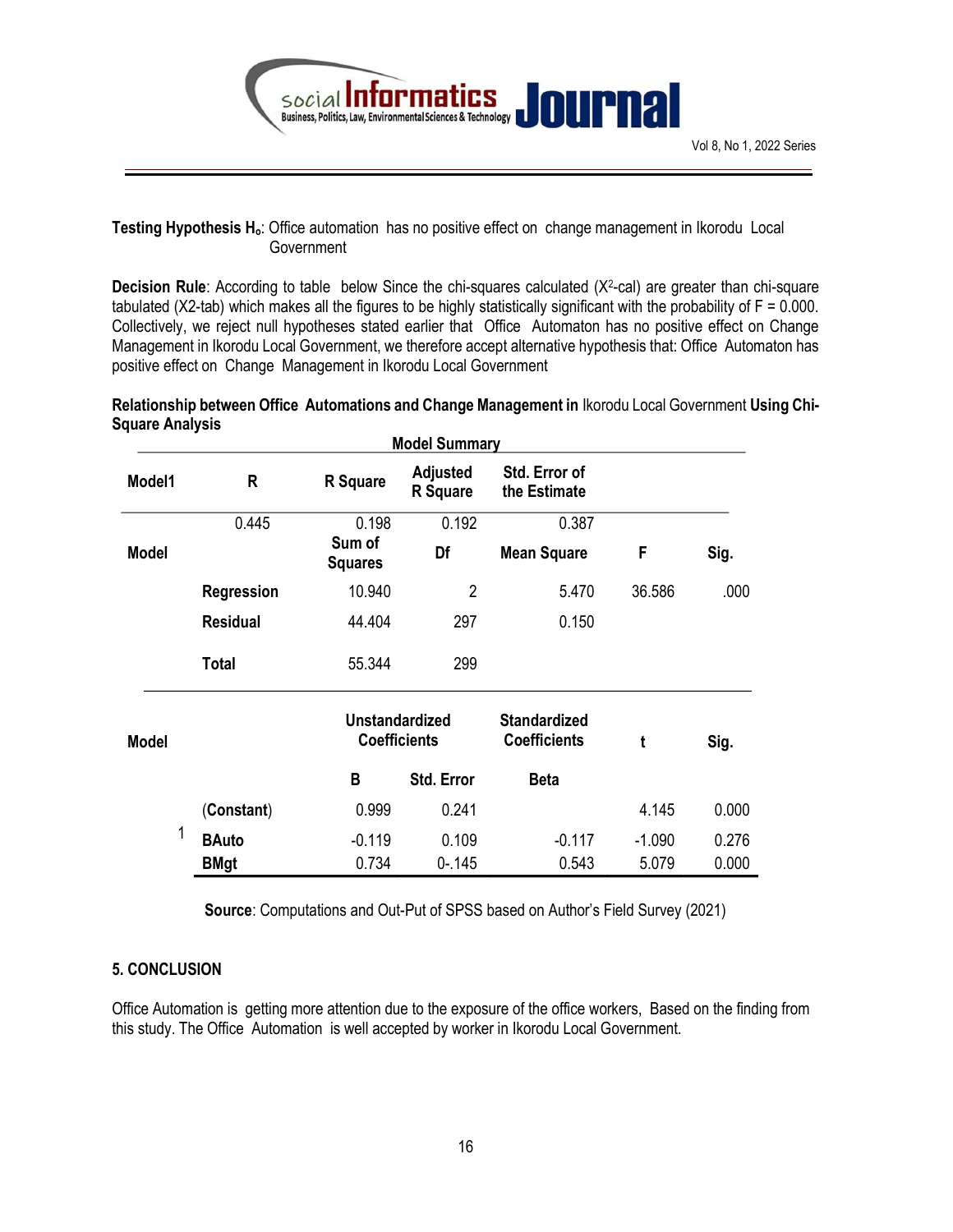

#### 6. RECOMMENDATIONS

The following recommendations, from both the literature review and findings from the empirical study were made:

- $\triangleright$  Office Automation should be popularized among old and new workers in the organization by training and retraining them on any new technology in office setting to acquire the knowledge needed to apply full office automation
- $\triangleright$  High volume of task-oriented communications should exist among the Management and office workers for easy use of any new technology in office.
- $\triangleright$  There should be significant coordination of activities within and between departments that engaged in the use of sophisticated office equipment.
- $\triangleright$  There should be familiarity and good working relationships among the office workers.
- $\triangleright$  Conflict of interest should be discouraged among users of office machines and equipment.
- $\triangleright$  Change in technology should be gradual.

#### **REFERENCE**

- 1. Armstrong, M.A. (2009). A Handbook of Human Resources Management. (11th ed.).London: Kogan Page.119
- 2. Blumenthal, B. and Haspeslagh, P. (1994). Toward a Definition of Corporate Transformation. Sloan Management Review, 35 (3): 101-106.
- 3. Buijs, J.C.A.M , et al: Improving Business Process Models Using Observed Behavior. In: Cudre-Mauroux, P., Ceravolo, P., Gašević, D. (eds.) Data-Driven Process Discovery and Analysis. LNBIP, vol. 162, pp. 44- 59. Springer
- 4. Carlos M. M. (2016) Automated Business Process Management" Conference: 7th International Conference on Exploring Service Science (IESS 2016) Mendes Technical University of Lisbon Technical University of Lisbon
- 5. DelVecchio, Susan Anselmi 2006: Sales Force Automation Tools For Small Businesses Kenneth Journal of Small Business Strategy.
- 6. Dijkman, R.M., Dumas, M., van Dongen, B.F., Kaarik, R., Mendling, J.: Similarity of Business Process Models: Metrics and Evaluation. Journal of Information Systems, 36, 498-516. Elsevier
- 7. Ekula, I. O. (2010): Repackaging secretarial/office education curriculum towards achieving the objectives of vision 20:20:20. Journal of Vocational and Technical Education ABU Zaria 5(1), 23 – 26.
- 8. Esene, R.A. (2012): Perception of Professional OTM Educators, General Educators towards Quality Assurance in Office Technology and Management Programmes of Nigerian Polytechnics in Delta and Edo States. Delta State : Delta State University Press
- 9. Hevner, A., March, S., Park, J., Ram, S. (2004): Design Science in Information Systems Research. Journal MIS Quarterly, 28, 75-105. Society for Information Management and The Management Information Systems Research Center.
- 10. Jatain, R. (2013). Different prospects of Office Automation Systems. International Journal of Computer Trends and Technology, 4(3), 210-213
- 11. Kleindl, B. (2000). Competitive Dynamics and New Business Models for SMEs in the Virtual Marketplace. Journal of Developmental Entrepreneurship, 5( I), 73-78
- 12. Ko, D. G., & Dennis, A. R. (2004). Sales force automation and sales performance: Do experience and expertise matter? Journal of Personal Selling and Sales Management, 24(4), 311–322.